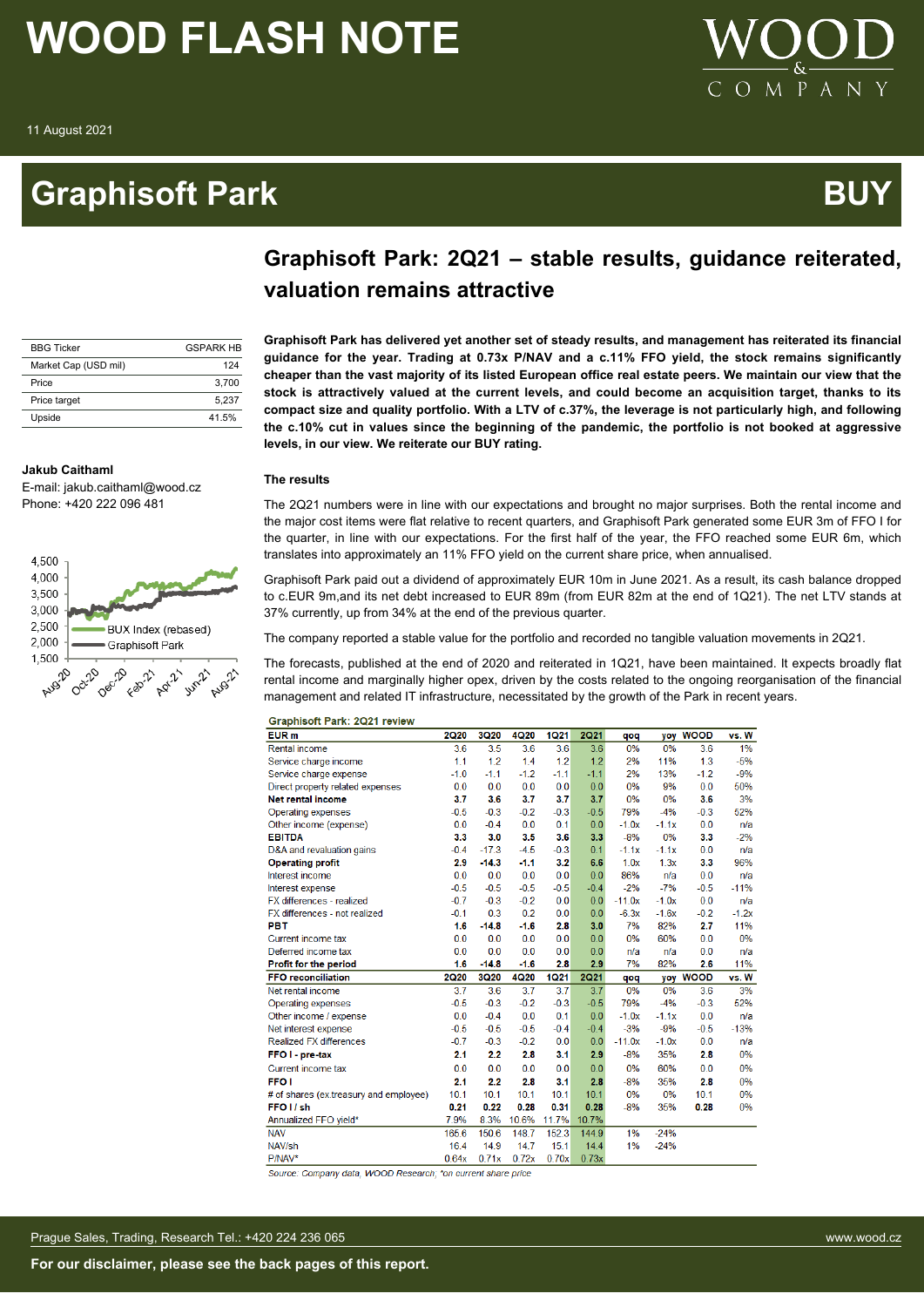

#### **Portfolio**

The occupancy rate in the 82k sqm GLA portfolio stood at 94% at the end of 2Q21, in line with the level reported at the end of 1Q21. This is slightly lower than both the 97% seen at the beginning of the pandemic (end-2019), and the longer-term average of the portfolio (between 2015-19, the occupancy ranged between 95-100%). The buildings are rented at an average monthly rent of approximately EUR 15.8/sqm, based on the 2Q21 rental income.

Since the beginning of the pandemic, Graphisoft Park has, cumulatively, written off approximately 10% of the value of its standing properties, booking a EUR 24m loss in FY20 and an additional EUR 0.2m in 1H21. This is much higher than the revaluation result booked by the majority of the CEE landlords we follow, most of which wrote off around 4% of the value of their portfolios in 2020. Based on the rental income in place currently, the portfolio is booked at around a 6.7% gross rental yield. If adjusted for the occupancy (assuming the portfolio is 100% leased at the same average monthly rent level), the yield would stand slightly in excess of 7%.

During 2017-19, the portfolio was booked at around a 6.1% yield on the in-place rental income, on average (c.6.1% at the end of 2017, 6.3% at the end of 2018 and 5.8% at the end of 2019). Colliers estimates that the prime headline yield compressed from around 6% at the end of 2017, to around 5% by the end of 2019. This means that, in 2017, Graphisoft Park's portfolio was booked broadly at the prime yield level for Budapest. By the end of 2018, the gap increased to some 0.8ppts and it remained the same in 2019.

As there is no evidence of a significant weakening of investment demand and pricing for the prime segment of the market, the office yield is reported currently at around 5.25% in Budapest. With Graphisoft Park's properties booked at a c.6.7% yield, the gap over the prime yield is around 1.5ppts currently, the highest in recent history. While we appreciate that a number of new, modern office buildings have been developed recently, and that there is a risk that the effective rents at the Park may face downward pressure in the near term, we believe that the high gap illustrates the conservative approach to valuations that management decided to take, early on in the pandemic. That the properties are not booked aggressively, in our view, is an important part of our constructive view on the stock.

#### Graphisoft Park: monthly rents at EUR 15-16/sqm, booked at 6.7%

|                                             | 4Q15   | 4Q16   | 4Q17   | 4Q18   | 4Q19   | 4Q20   | 1Q21   | 2Q21   |
|---------------------------------------------|--------|--------|--------|--------|--------|--------|--------|--------|
| GLA ('000 sam)                              | 59,000 | 59.000 | 67,000 | 82,000 | 82,000 | 82.000 | 82,000 | 82,000 |
| BV, standing portfolio (EUR m)              |        |        | 187    | 235    | 249    | 218    | 218    | 218    |
| Rental income, annualized (EUR m)           | 9.36   | 9.53   | 11.48  | 14.81  | 14.45  | 14.32  | 14.56  | 14.58  |
| Average monthly rent                        | 13.5   | 13.5   | 14.4   | 15.8   | 15.1   | 15.5   | 15.7   | 15.8   |
| Average occupancy                           | 98%    | 100%   | 99%    | 95%    | 97%    | 94%    | 94%    | 94%    |
| Gross rental vield                          |        |        | 6.1%   | 6.3%   | 5.8%   | 6.6%   | 6.7%   | 6.7%   |
| Gross rental yield (adj for full occupancy) |        |        | 6.2%   | 6.6%   | 6.0%   | 7.0%   | 7.1%   | 7.1%   |

Source: Company data: WOOD Research

\*We have retrospectively adjusted the area between 4Q15 and 4Q17 in order to roughly reflect the different reporting. Each year, we increased the area by 6k sqm, which is the difference between the 1Q18 GLA and the 1Q18 "Area"

**Graphisoft Park reported previously** 

#### **Budapest office market**

The Budapest office market is comprised of 3.96m sqm currently. The vacancy has continued to trend up, and ended 2Q21 at 9.8%, up 0.8% qoq and over 4ppts higher than the 5.6% recorded at the end of 2019, according to the data compiled by the Budapest Research Forum. The total office space in Budapest increased by 7% – some 270k sqm of new office space was added between the end of 2019 and mid-2021.

Some 44k sam of new office space was completed in the first half of the year, and we believe we may see the completions of an additional 50-60k sqm by the year-end. For 2022E, there is a little over 200k sqm in the pipeline, but we cannot rule out that some of these developments may be delayed and their completion may be pushed into 2023E. If all the projects proceed on schedule, the modern office space in Budapest would amount to approximately 4.3m sqm by the end of 2022E.

Especially throughout 2018 and 2019, it was very difficult to find larger, contiguous units in modern, centrally-located offices in Budapest, as the vacancy was low, and firms looking for large spaces often needed to resort to pre-leases in a development project. This situation has eased, and we believe we are likely to remain in an occupiers' market in the near term. While the headline rent is largely stable, the incentives have been increasing since the start of the pandemic – until the vacancy stabilises, we expect this trend to continue. We also expect to see continued bifurcation, with the central, core offices being relatively resilient, while the older, B-class stock in less attractive locations, could struggle to attract tenants.

The major realtors are yet to publish their reports on the 2Q21 trends. As of the end of 1Q21, JLL estimated the prime yield for offices in Budapest at around 5.25%.

The significant progress in the vaccination rate should help to bring people back to the offices, and offer better visibility on office space requirements going forward, we believe. Currently, around 59% of Hungarians have received at least one dose of the vaccine, and around 57% of the population is fully vaccinated, according to the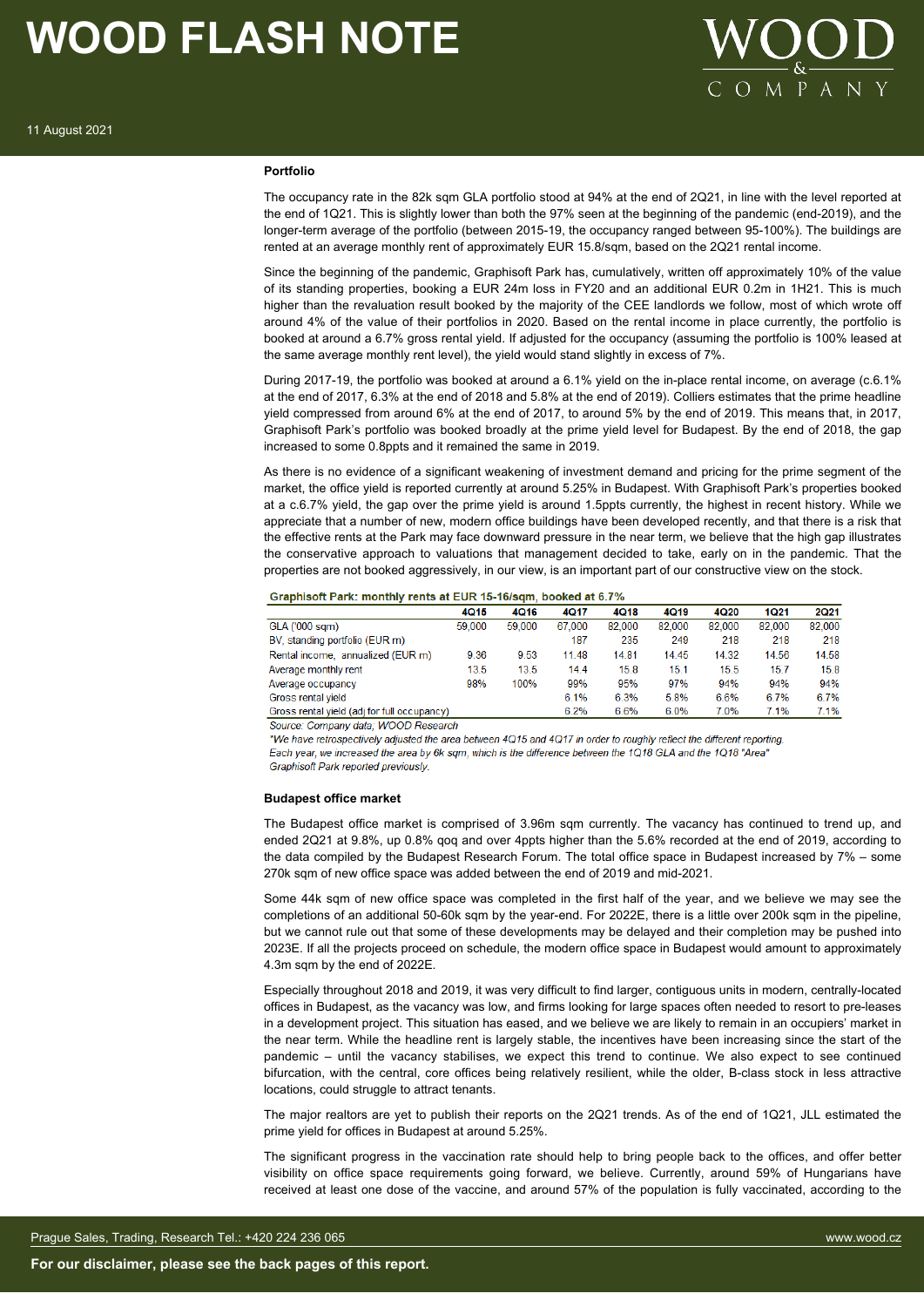

data collected by Our World In Data. This is broadly in line with the average levels of the EU, where around 61% of the population has received at least one dose, and 52% has been fully vaccinated, up to now. In spring this year, Hungary was leading the EU on vaccination levels, thanks to its reliance on Russian and Chinese jabs. That said, towards the end of May, once the majority of those willing to be vaccinated had received their jabs, the progress decelerated rapidly. At the current pace of vaccinations, it would take Hungary until spring next year to vaccinate some 70% of its population fully.

That said, we note that, in the past two months, the number of new COVID-19 cases in Hungary has remained below 100 per day. In spring this year, the number of cases peaked at nearly 10k new cases per day in a country with a population of 10m.

#### **Valuation and outlook**

On a total return basis, in local currency terms, Graphisoft Park has generated some 25% since we **[upgraded](https://research.wood.cz/go/df816b6e-4861-448e-aee8-d57f6e70eb4d/CEE_Real%20Estate_Coverage%20Universe_Update_10Sept2020.pdf)** the stock to BUY in September last year. In EUR terms, the gain is very similar, approximately 27%.

Graphisoft Park is trading currently at approximately an 11% FFO yield and around 0.73x P/NAV, on the latest reported figures. The company remains much cheaper than most of the listed European office real estate landlords, most of which are trading between 3-6% FFO yields, on the consensus estimates, and at around 0.8-1.3x P/Bs. On average, we see the office real estate peers trading at around a 4.7% FFO yield and 1.06x P/B, on the Bloomberg 1YF consensus estimates. We maintain our view that, thanks to its quality portfolio, blue-chip tenants and fairly compact size, Graphisoft Park could be an attractive acquisition target, especially given the further optionality to expand the southern area of the Park via further developments.

Specifically in CEE, we note the CPI and Aroundtown bid for Globalworth, which valued Globalworth at a c.12% discount to its year-end reported IFRS book value and a 20% discount to its year-end EPRA NAV. On the 2020 EPRA earnings per share of EUR 0.37, the joint bid valued Globalworth at 5.3%. We note that most of Globalworth's investors have held onto their shares, and not sold into the bid. Graphisoft Park is trading at much cheaper multiples than the bid valued Globalworth at.

We note that the Starwood bid for CA Immo valued the company at a 10% discount to the year-end EPRA NAV, a 10% premium to the IFRS book value, and a 3.9% pre-tax FFO I yield, on its 2020 earnings. Given that part of its standing portfolio, as well as the vast majority of the development pipeline of CA Immo, is in the key German cities, which have been enjoying very strong positive rental and yield dynamics in recent years, we do not want to suggest that the two stocks should deserve to trade at the same multiples. That said, we believe the wide valuation differential illustrates how cheap Graphisoft Park is, and reinforces our argument about the stock potentially being an attractive acquisition target. Graphisoft Park is trading at c.10x P/FFO, while the bid implied slightly more than 25x P/FFO for CA Immo. This means that Graphisoft Park is nearly 3x cheaper on earnings. We note that, at c.37%, Graphisoft Park's net LTV is higher than CA Immo's (31% as of the end of 1Q21), but the difference is not dramatic.

In the near term, the market-wide rising vacancy and pressure on effective rents might affect Graphisoft Park, and we believe the company may need to offer more attractive incentive packages to tenants whose lease terms are coming to an end. Also, the vacancy may continue to trend up. While, thanks to the 3.7Y unexpired lease term, the impact on earnings would be gradual, in any case, we cannot rule out that the rents could come under pressure in the near term. Importantly, however, the average office rents in Budapest have been growing steadily, from around EUR 11/sqm per month in 2015 to c.EUR 13-14/sqm currently. This means that the premium at which the Park used to be rented, relative to the levels attainable in the rest of the city, has declined substantially over time. Given the good state of the buildings and the unique work environment the Park offers, we believe it should be possible to retain a large majority of the tenants, without having to compromise significantly on the rents.

| Year         | BV      | <b>BVPS</b> | <b>Net LTV</b> | Eauity | <b>FFO</b> | <b>FFOPS</b> | <b>FFO ROE</b> | P/BV | <b>FFO</b> | <b>DPS</b> | Div. Yield |
|--------------|---------|-------------|----------------|--------|------------|--------------|----------------|------|------------|------------|------------|
|              | (EUR m) | (EUR)       |                | ratio  | (EUR m)    | (EUR)        |                |      | vield      | (EUR)      |            |
| 2017         | 26      | 2.6         | 69%            | 25%    | 8.5        | 0.8          | 34.3%          | 3.1x | 10.4%      | 0.3        | 3.7%       |
| 2018         | 168     | 16.6        | 28%            | 67%    | 9.9        | 1.0          | 10.2%          | 0.5x | 12.1%      | 0.6        | 7.9%       |
| 2019         | 179     | 17.7        | 25%            | 60%    | 12.0       | 1.2          | 6.9%           | 0.6x | 11.5%      | 2.8        | 26.8%      |
| <b>2020E</b> | 160     | 15.9        | 34%            | 57%    | 10.4       | 1.0          | 6.1%           | 0.7x | 9.9%       | 07         | 6.5%       |
| 2021E        | 169     | 16.8        | 32%            | 58%    | 10.3       | 1.0          | 6.2%           | 0.6x | 9.8%       | 0.7        | 6.4%       |
| 2022E        | 175     | 17.4        | 30%            | 59%    | 10.2       | 1.0          | 5.9%           | 0.6x | 9.8%       | 0.7        | 6.4%       |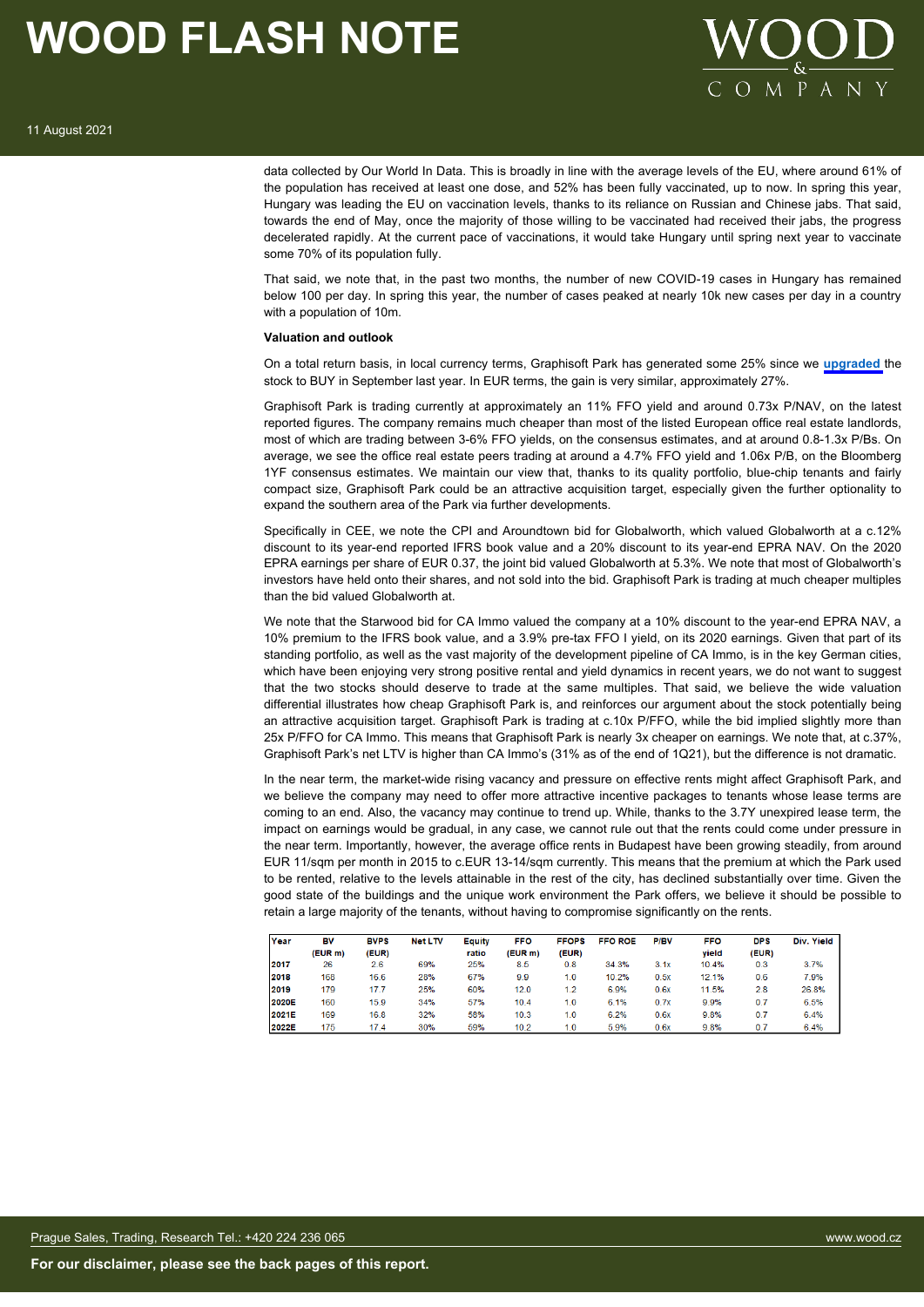

11 August 2021

#### **DISCLAIMER**

#### **Important Disclosures**

This investment research is published by WOOD & Company Financial Services, a.s. ("WOOD&Co") and/or one of its branches who are authorised and regulated by the Czech National Bank (CNB) as Home State regulator and in Poland by the Polish Financial Supervision Authority (KNF), in Slovakia by the National Bank of Slovakia (NBS), in Italy by the Companies and Stock Exchange Commission (CONSOB) and in the UK by the Financial Conduct Authority (FCA) as Host State regulators.

*This research/commentary was prepared by the assignment of Budapest Stock Exchange Ltd. (registered seat: 1054 Budapest, Szabadság tér 7. Platina torony I. ép. IV. emelet; company registration number: 01-10-044764, hereinafter: BSE) under the agreement which was concluded by and between BSE and WOOD & Company Financial Services, a.s. (registered seat: námstí Republiky 1079/1a, 110 00 Praha 1, Czech Republic; company registration number: 265 03 808, hereinafter: Investment Service Provider).*

BSE shall not be liable for the content of this research/commentary, especially for the accuracy and completeness of the information therein and for the forecasts and conclusions; the Service Provider shall be solely liabl *these. The Service Provider is entitled to all copyrights regarding this research/commentary however BSE is entitled to use and advertise/spread it but BSE shall not modify its content.*

This research/commentary shall not be qualified as investment advice specified in Point 9 Section 4 (2) of Act No. CXXXVIII of 2007 on Investment Firms and Commodity Dealers and on the Requlations Governing their *Activities. Furthermore, this document shall not be qualified as an offer or call to tenders for the purchase, sale or hold of the financial instrument(s) concerned by the research/commentary.*

This investment research was completed on 10/08/2021 at 23:45 CET and disseminated on 11/08/2021 at 07:30 CET.

#### WOOD&Co's rating and price target history for Graphisoft Park in the preceding 12-month period:

| <b>Date</b>   | Rating      | Date          | $ -$                                  |
|---------------|-------------|---------------|---------------------------------------|
| 03/<br>2/2019 | <b>HOLD</b> | .2/2019<br>03 | <b>HUF 5.285</b>                      |
|               | <b>BUY</b>  | 0.000         | $\cdot$ = 007<br><b>HUF</b><br>J. ZJ. |

The meanings of recommmendations made in WOOD&Co's investment research are as follows:

**BUY:** The stock is expected to generate total returns of over 15% during the next 12 months as measured by the price target.

**HOLD:** The stock is expected to generate total returns of 0-15% during the next 12 months as measured by the price target.

**SELL:** The stock is expected to generate a negative total return during the next 12 months as measured by the price target.

RESTRICTED: Financial forecasts, and/or a rating and/or a price target is restricted from disclosure owing to Compliance or other regulatory/legal considerations such as a blackout period or a conflict of interest.

**NOT RATED**: Suspension of rating after 30 consecutive weekdays where the current price vis-à-vis the price target has been out of the range dictated by the current BUY/HOLD/SELL rating.

**COVERAGE IN TRANSITION**: Due to changes in the Research team, the disclosure of a stock's rating and/or price target and/or financial information are temporarily suspended.

As of the end of the last calendar quarter, the proportion of all WOOD&Co's investment research vis-à-vis the proportion of subject companies that were investment banking clients over the previous 12 months is as follows:

|                                 | <b>BUY</b> | <b>HOLD</b> | <b>SELL</b> | <b>Restricted</b> | <b>NOT RATED</b> | Coverage in transition |
|---------------------------------|------------|-------------|-------------|-------------------|------------------|------------------------|
| <b>Equity Research Coverage</b> | 55%        | 37%         | 8%          |                   | n.a              | 10/<br>1/0             |
| <b>IB Clients</b>               |            |             | n.a.        |                   | n.a.             | n.a.                   |

Any prices of financial instruments quoted in this investment research are taken as of the previous day's market close on the home market unless otherwise stated.

Details of the methodologies used to determine WOOD&Co's price targets and risk assessment related to the achievement of the targets are outlined throughout the most recent substantive report/note on the subject company.

It should be assumed that the risks and valuation methodology presented in daily news or flash notes, and not changing WOOD&Co's estimates or ratings, are as set out in the most recent substantive research report/note on the subject company and can be found on our website at **[https://research.wood.com](https://research.wood.com/)**.

WOOD&Co's policy is to update investment research as it deems appropriate, based on developments in the subject company, sector or market that may have a material impact on the views or opinions stated in the investment research.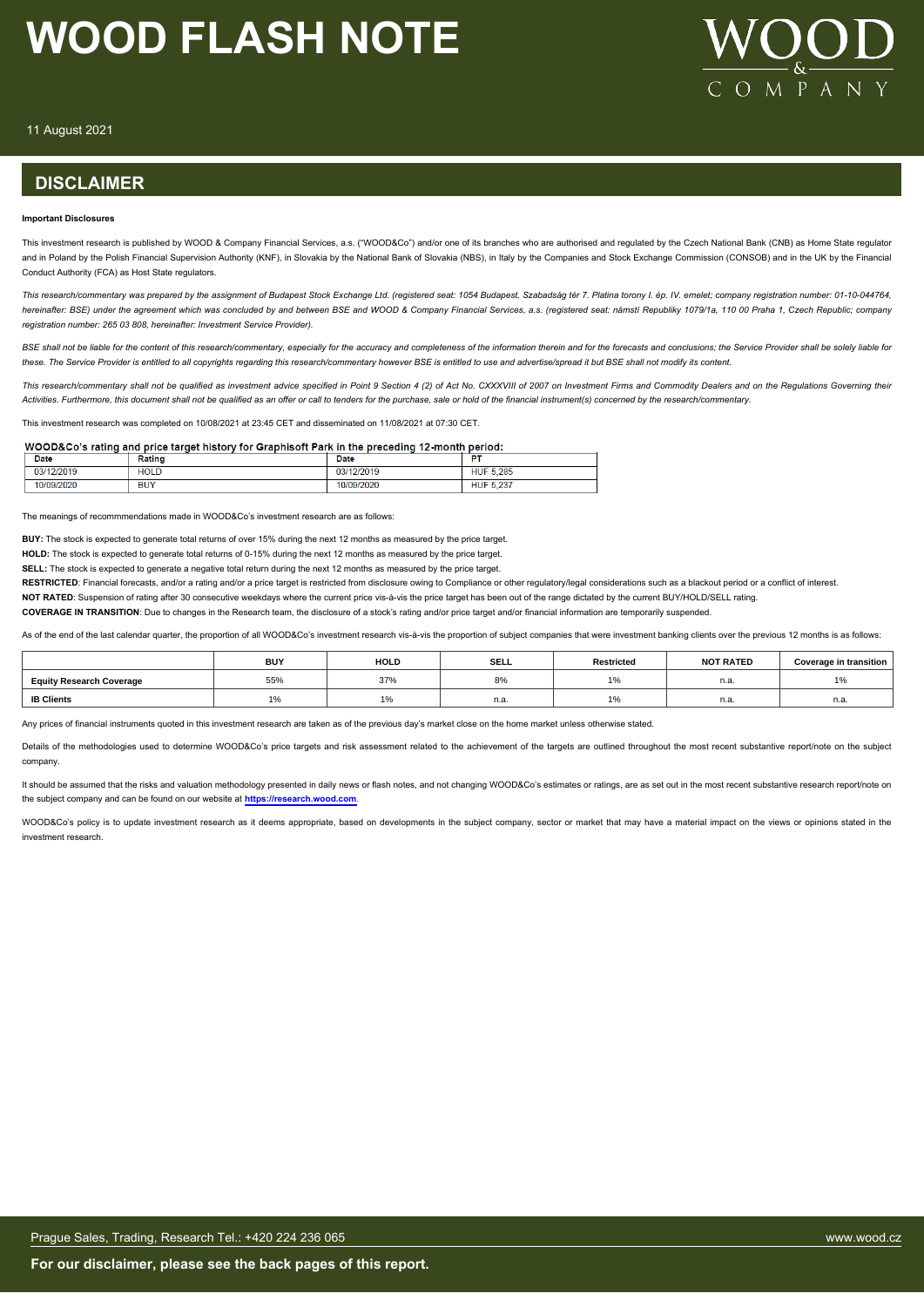

#### 11 August 2021

#### **WOOD Research Disclosures (as of 11 August 2021)**

| Company                           | <b>Disclosures</b> | Company                         | <b>Disclosures</b> |
|-----------------------------------|--------------------|---------------------------------|--------------------|
| <b>Alior Bank</b>                 | 5                  | Kety                            |                    |
| Alpha Services and Holdings S.A.  | 1, 2, 3            | <b>KGHM</b>                     |                    |
| AmRest                            |                    | Kofola CS                       |                    |
| ANY Security Printing Company PLC |                    | Komercni                        | 4.5                |
| Astarta Holding N.V.              |                    | Kruk                            |                    |
| Banca Transilvania                |                    | Lotos                           |                    |
| <b>Bank of Cyprus</b>             |                    | Medl.ife                        |                    |
| Benefit Systems S.A.              | 1, 2, 3            | <b>MONETA Money Bank</b>        |                    |
| <b>BRD</b>                        | 5                  | <b>02 Czech Republic</b>        | 1, 4, 5            |
| <b>Bucharest Stock Exchange</b>   |                    | <b>OMV Petrom</b>               | 3.5                |
| Santander Bank Polska             | 5                  | Orange PL                       |                    |
| ccc                               |                    | Piraeus Financial Holdings S.A. | 1, 2, 3            |
| <b>CD Projekt</b>                 | 5                  | Pekao                           | 4.5                |
| Ceska zbrojovka Group             | 1, 2, 3            | PGF                             |                    |
| <b>CEZ</b>                        |                    | <b>PGNiG</b>                    |                    |
| <b>CME</b>                        |                    | <b>Philip Morris CR</b>         |                    |
| Dino                              |                    | <b>PKN Orlen</b>                |                    |
| DO&CO                             |                    | PKO BP                          | 4, 5               |
| Electrica                         |                    | PZU                             | 4, 5               |
| <b>Erste Group Bank</b>           | 5                  | Romgaz                          |                    |
| Eurobank                          |                    | Santander Bank Polska           |                    |
| Eurocash                          | 4.5                | Siauliu Bankas                  | 1, 2, 4            |
| Fortuna                           |                    | Tauron                          |                    |
| <b>Fondul Proprietatea</b>        | 1, 2, 3, 4, 5      | <b>TBC Bank</b>                 |                    |
| <b>Graphisoft Park</b>            |                    | <b>Ten Square Games</b>         |                    |
| <b>ING BSK</b>                    |                    | Transelectrica                  |                    |
| Kazatomprom                       | 5                  | Transgaz                        |                    |
| Kernel                            | 5                  | <b>Warsaw Stock Exchange</b>    |                    |

#### **Description**

- 1 The company currently is, or in the past 12 months was, a client of WOOD & Co or any of its affiliates for the provision of corporate finance/investment banking services.
- 2 In the past 12 months, WOOD & Co or any of its affiliates have received compensation for corporate finance/investment banking services from the company.
- 3 In the past 12 months, WOOD & Co or any of its affiliates have been lead manager or co-lead manager of a publicly disclosed offer of the company's financial instruments.
- 4 In the past 12 months, WOOD & Co or any of its affiliates have acted as broker to the company
- 5 WOOD & Co or any of its affiliates are market maker(s) or liquidity provider(s) in relation to financial instruments of the company.
- 6 In the past 12 months, WOOD & Co or any of its affiliates have provided to the company any services set out in Sections A and B or Annex I to the Directive 2014/65/EU of the European Parliament and of the
- Council, other than services listed under points 1, 3, 4 or 5 above, or received compensation for such services from the company.
- 7 The authoring analyst or any individual involved in the preparation of this investment research have purchased/received shares in the company prior to a public offering of those shares; and the price at which they were acquired along with the date of acquisition are disclosed above.
- 8 The authoring analyst or any individual involved in the preparation of this investment research has a direct ownership position in securities issued by the company.
- 9 A partner, director, officer, employee or agent of WOOD & Co and its affiliates, or a member of this/her household, is an officer, or director, or serves as an advisor or board member of the company.
- 10 WOOD & Co or its affiliates hold a net long or short position exceeding the threshold of 0,5% of the total issued share capital of the company, calculated in accordance with Article3 of Regulation (EU) No 236/2012 and with Chapters III and IV of Commission Delegated Regulation (EU) No 918/2012.
- 11 The company owns more than 5% of the total issued share capital in WOOD & Co or any of its affiliates.

The authoring analysts who are responsible for the preparation of this investment research have received (or will receive) compensation based upon (among other factors) the overall profits of WOOD&Co, which includes corporate finance/investment banking, sales and trading and principal trading revenues. However, such authoring analysts have not received, and will not receive, compensation that is directly based upon or linked to one or more specific activities, or to recommendations contained in the investment research. One factor in equity research analyst compensation is arranging corporate access events/meetings between institutional clients and the management teams of covered companies (with the company management being more likely to participate when the analyst has a positive view of the company).

WOOD&Co and its affiliates may have a corporate finance/investment banking or other relationship with the company that is the subject of this investment research and may trade in any of the designated investments mentioned herein either for their own account or the accounts of their clients, in good faith or in the normal course of market making. Accordingly, WOOD&Co or their affiliates, principals or employees (other than the authoring analyst(s) who prepared this investment research) may at any time have a long or short position in any such designated investments, related designated investments or in options, futures or other derivative instruments based thereon.

WOOD&Co manages conflicts of interest arising as a result of preparation and publication of research through its use of internal databases, notifications by the relevant employees and Chinese Walls as<br>monitored by Complian monitored by Compliance. For further details, please see our website at **https://w** 

The information contained in this investment research has been compiled by WOOD&Co from sources believed to be reliable, but (with the exception of the information about WOOD&Co) no representation or warranty, express or implied, is made by WOOD&Co, its affiliates or any other person as to its fairness, accuracy, completeness or correctness. WOOD&Co has not independently verified the facts, assumptions, and estimates contained herein. All estimates, opinions and other information contained in this investment research constitute WOOD&Co' judgement as of the date of this investment research, are subject to change without notice and are provided in good faith but without legal responsibility or liability.

WOOD&Co salespeople, traders, and other professionals may provide oral or written market commentary or trading strategies to our clients and our proprietary trading desk that reflect opinions that are contrary to the opinions expressed in this investment research. WOOD&Co's affiliates, proprietary trading desk and investing businesses may make investment decisions that are inconsistent with the recommendations or views expressed in this investment research.

This investment research is provided for information purposes only and does not constitute or form part of an offer or invitation or solicitation to engage in investment activity or to buy or sell any designated investments discussed herein in any jurisdiction. As a result, the designated investments discussed in this investment research may not be eligible for offer or sale in some jurisdictions. This investment research is not, and under no circumstances should be construed as, a solicitation to act as a securities broker or dealer in any jurisdiction by any person or company that is not legally permitted to carry on the business of a securities broker or dealer in that jurisdiction.

This investment research is prepared for general circulation to WOOD&Co's clients and does not have regard to the investment objectives, financial situation or particular needs of any particular person. Investors should consider this report as only a single factor in making their investment decision and obtain advice based on their own individual circumstances before making an investment decision. To the fullest extent permitted by law, none of WOOD&Co, its affiliates or any other person accepts any liability whatsoever for any direct or consequential loss arising from or in connection with the use of this investment research.

#### **For United Kingdom or EU Residents:**

This investment research is only for persons who are eligible counterparties or professional clients within the meaning of Directive 2014/65/EU of the European Parliament and of the Council of 15 May 2014 on markets in financial instruments and amending Directive 2002/92/EC and Directive 2011/61/EU and is exempt from the general restrictions in section 21 of the Financial Services and Markets Act 2000 (or any analogous legislation) on the communication of invitations or inducements to engage in investment activity on the grounds that it is being distributed in the United Kingdom only to persons of a kind described in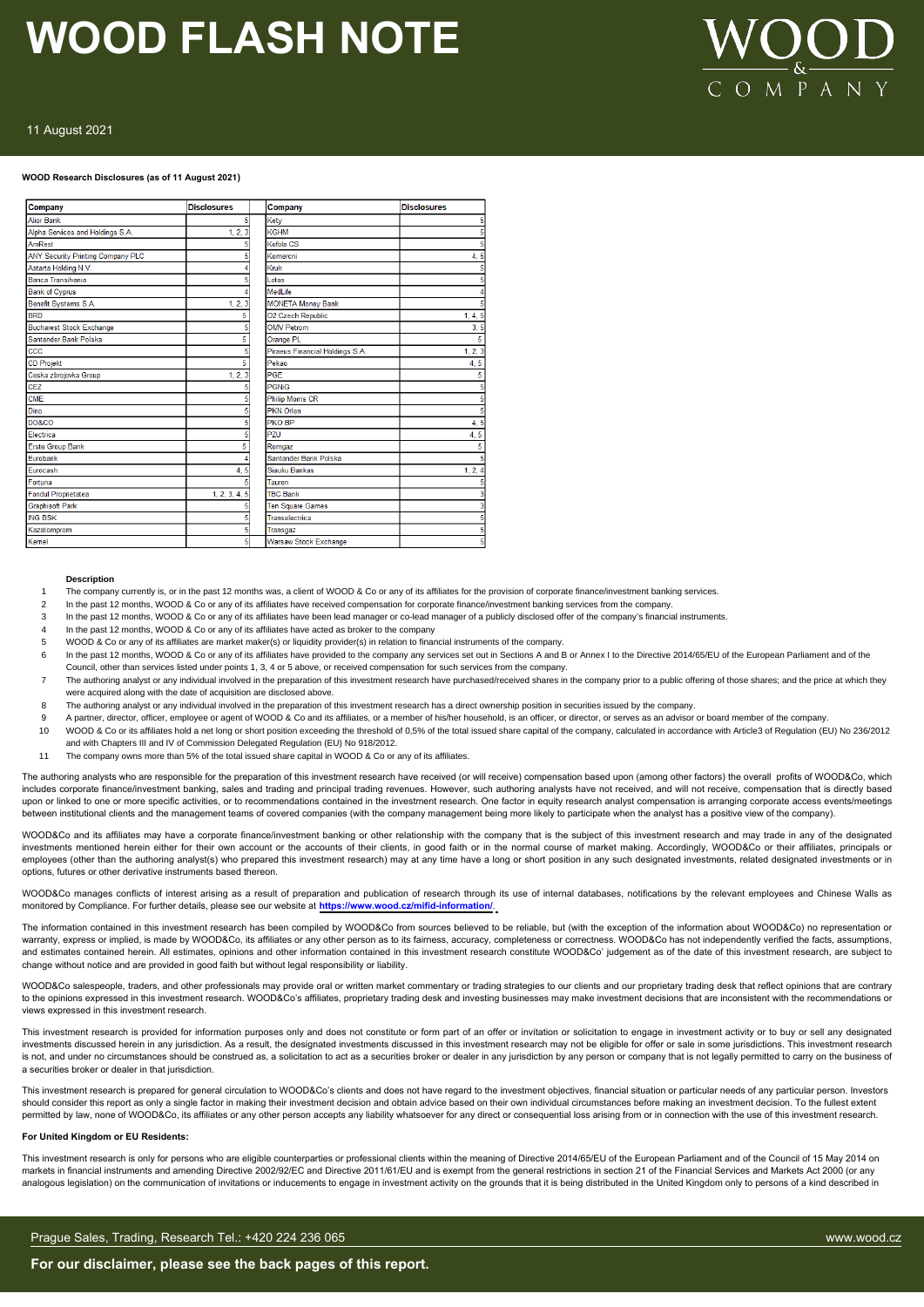

#### 11 August 2021

Article 19(5) (Investment Professionals) and 49(2) (High Net Worth companies, unincorporated associations, etc.) of the Financial Services and Markets Act 2000 (Financial Promotion) Order 2005 (as amended). It is not intended to be distributed or passed on, directly or indirectly, to any other class of persons. This material is not for distribution in the United Kingdom or Europe to retail clients, as defined under the rules the Financial Conduct Authority.

#### **For United States Residents:**

This investment research distributed in the United States by WOOD&Co, and in certain instances by Brasil Plural Securities LLC ("Brasil Plural"), a U.S. registered broker dealer, only to "major U.S. institutional investors", as defined under Rule 15a-6 promulgated under the U.S. Securities Exchange Act of 1934, as amended, and as interpreted by the staff of the U.S. Securities and Exchange Commission ("SEC"). This investment research is not intended for use by any person or entity that is not a major U.S. institutional investor. If you have received a copy of this research and are not a major U.S. institutional investor, you are instructed not to read, rely on or reproduce the contents hereof, and to destroy this research or return it to WOOD&Co or to Brasil Plural. Analyst(s) preparing this report are employees of WOOD&Co who are resident outside the United States and are not associated persons or employees of any U.S. registered broker-dealer. Therefore the analyst(s) are not be subject to Rule 2711 of the Financial Industry Regulatory Authority ("FINRA") or to Regulation AC adopted by SEC which, among other things, restrict communications with a subject company, public appearances and personal trading in securities by a research analyst. Any major U.S. Institutional investor wishing to effect transactions in any securities referred to herein or options thereon should do so by contacting a representative of Brasil Plural. Brasil Plural is a broker-dealer registered with the SEC and a member of FINRA and the Securities Investor Protection Corporation. Its address is 545 Madison Avenue, 8th Floor, New York, NY 10022 and its telephone number is 212-388-5613. WOOD&Co is not affiliated with Brasil Plural or any other U.S. registered broker-dealer.

The views and sentiments expressed in this investment research and any findings thereof accurately reflect the analyst's truthful views about the subject securities and or issuers discussed herein.